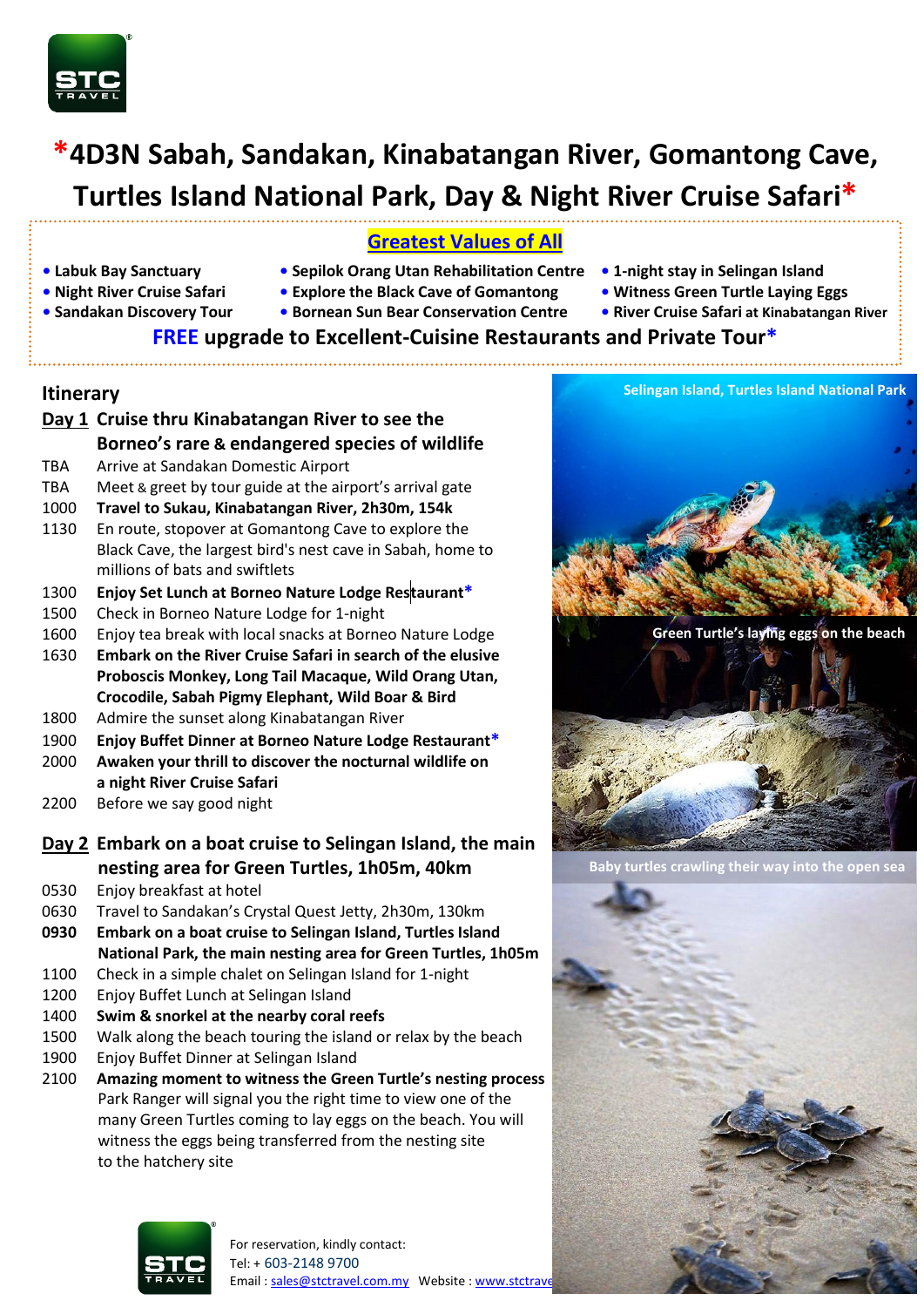

**Releasing baby turtles into the open sea** seeing the turtles follow their natural instinct crawling their way into the open sea

2300 Before we say good night

#### **Day 3 Visit Sepilok Orang Utan Rehabilitation Centre & Bornean Sun Bear Conservation Centre**

- 0600 Enjoy breakfast at hotel
- 0700 **Embark on a boat ride back to the mainland of Sandakan**
- 0800 Travel to Sepilok, 1h0m, 27km
- 0900 Visit Sepilok Orang Utan Rehabilitation Centre
- 0930 Watch a 25 minutes documentary film about the rehabilitation of orphaned orang utan
- 1000 **Witness the rangers feeding the Orang Utan at the platform**
- 1030 Take a boardwalk to the nursery to see the young orang utan at their "play school", you will have an opportunity to adopt the babies orang utan for charity purpose
- 1130 Walk next door to see the Borneo Sun Bear, the smallest bear in the world at the Bornean Sun Bear Conservation Centre
- 1300 **Enjoy Western Set Lunch at the English Tea House\***
- 1400 Explore the cultural and heritage of Sandakan
	- Sandakan Memorial Park
	- Puu Jih Syh Buddhist Temple at the hilltop
	- St. Michael's and All Angels Anglican Church
- 1630 **Witness the feeding of the wild Proboscis Monkey at Labuk Bay Sanctuary**
- 1800 Check in hotel in Sandakan for 1-night
- 1900 **Enjoy Seafood Dinner at the Sim Sim Seafront Restaurant\***
- 2100 Before we say good night

#### **Day 4 Shop for local products & freshwater pearls**

- 0700 Enjoy breakfast at hotel
- 0900 Shop for various local products, freshwater pearls, at the Sandakan Market
- TBA Transfer to the airport for flight check in
- TBA Depart for home by flight



**Cruise thru Kinabatangan River to see its wildlife**